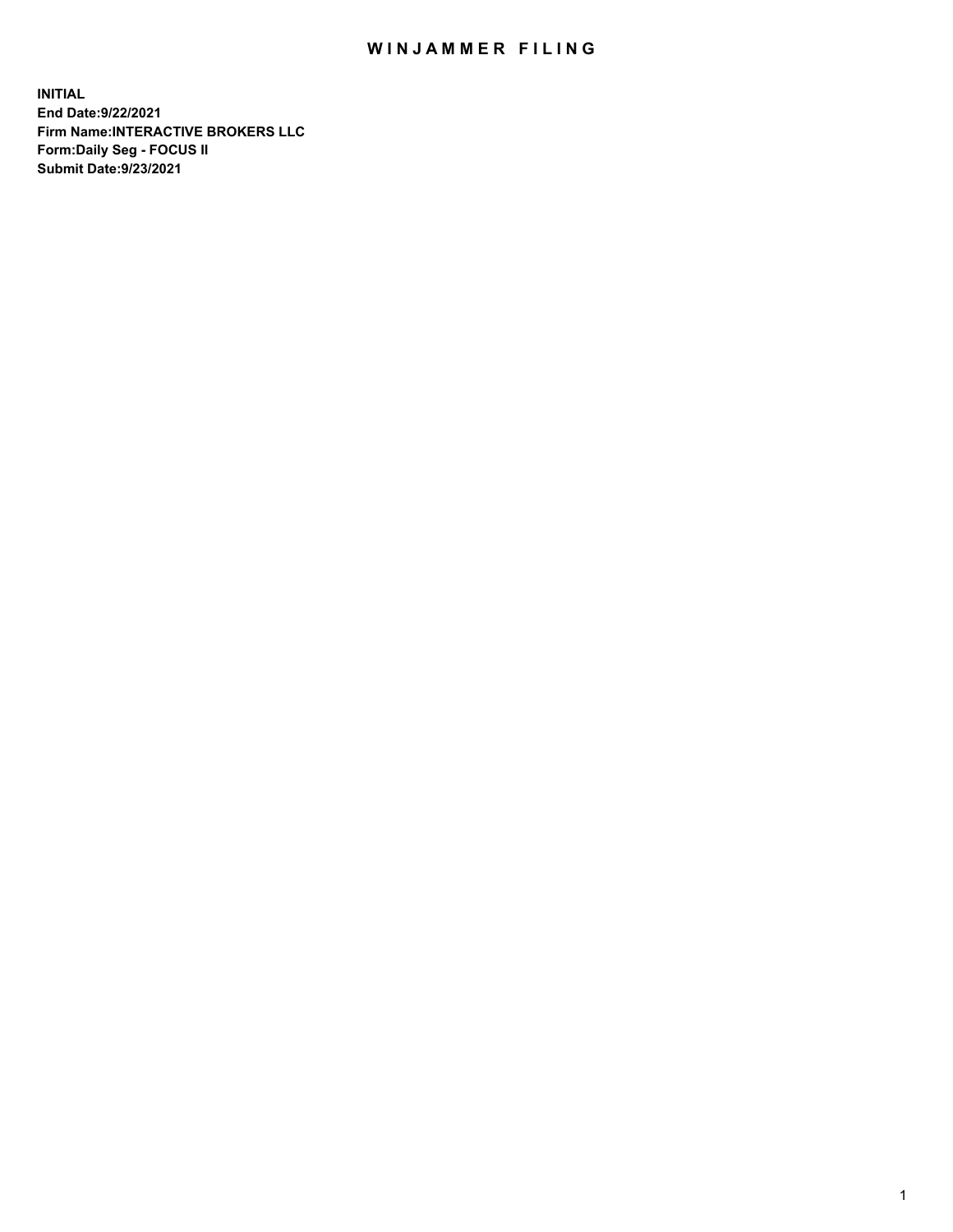**INITIAL End Date:9/22/2021 Firm Name:INTERACTIVE BROKERS LLC Form:Daily Seg - FOCUS II Submit Date:9/23/2021 Daily Segregation - Cover Page**

| Name of Company                                                                                                                                                                                                                                                                                                                | <b>INTERACTIVE BROKERS LLC</b>                                           |  |
|--------------------------------------------------------------------------------------------------------------------------------------------------------------------------------------------------------------------------------------------------------------------------------------------------------------------------------|--------------------------------------------------------------------------|--|
| <b>Contact Name</b>                                                                                                                                                                                                                                                                                                            | James Menicucci                                                          |  |
| <b>Contact Phone Number</b>                                                                                                                                                                                                                                                                                                    | 203-618-8085                                                             |  |
| <b>Contact Email Address</b>                                                                                                                                                                                                                                                                                                   | jmenicucci@interactivebrokers.c<br>om                                    |  |
| FCM's Customer Segregated Funds Residual Interest Target (choose one):<br>a. Minimum dollar amount: ; or<br>b. Minimum percentage of customer segregated funds required:% ; or<br>c. Dollar amount range between: and; or<br>d. Percentage range of customer segregated funds required between: % and %.                       | <u>0</u><br>0<br>155,000,000 245,000,000<br>0 <sub>0</sub>               |  |
| FCM's Customer Secured Amount Funds Residual Interest Target (choose one):<br>a. Minimum dollar amount: ; or<br>b. Minimum percentage of customer secured funds required:% ; or<br>c. Dollar amount range between: and; or<br>d. Percentage range of customer secured funds required between:% and%.                           | <u>0</u><br>$\overline{\mathbf{0}}$<br>80,000,000 120,000,000<br>00      |  |
| FCM's Cleared Swaps Customer Collateral Residual Interest Target (choose one):<br>a. Minimum dollar amount: ; or<br>b. Minimum percentage of cleared swaps customer collateral required:% ; or<br>c. Dollar amount range between: and; or<br>d. Percentage range of cleared swaps customer collateral required between:% and%. | <u>0</u><br>$\underline{\mathbf{0}}$<br>0 <sub>0</sub><br>0 <sub>0</sub> |  |

Attach supporting documents CH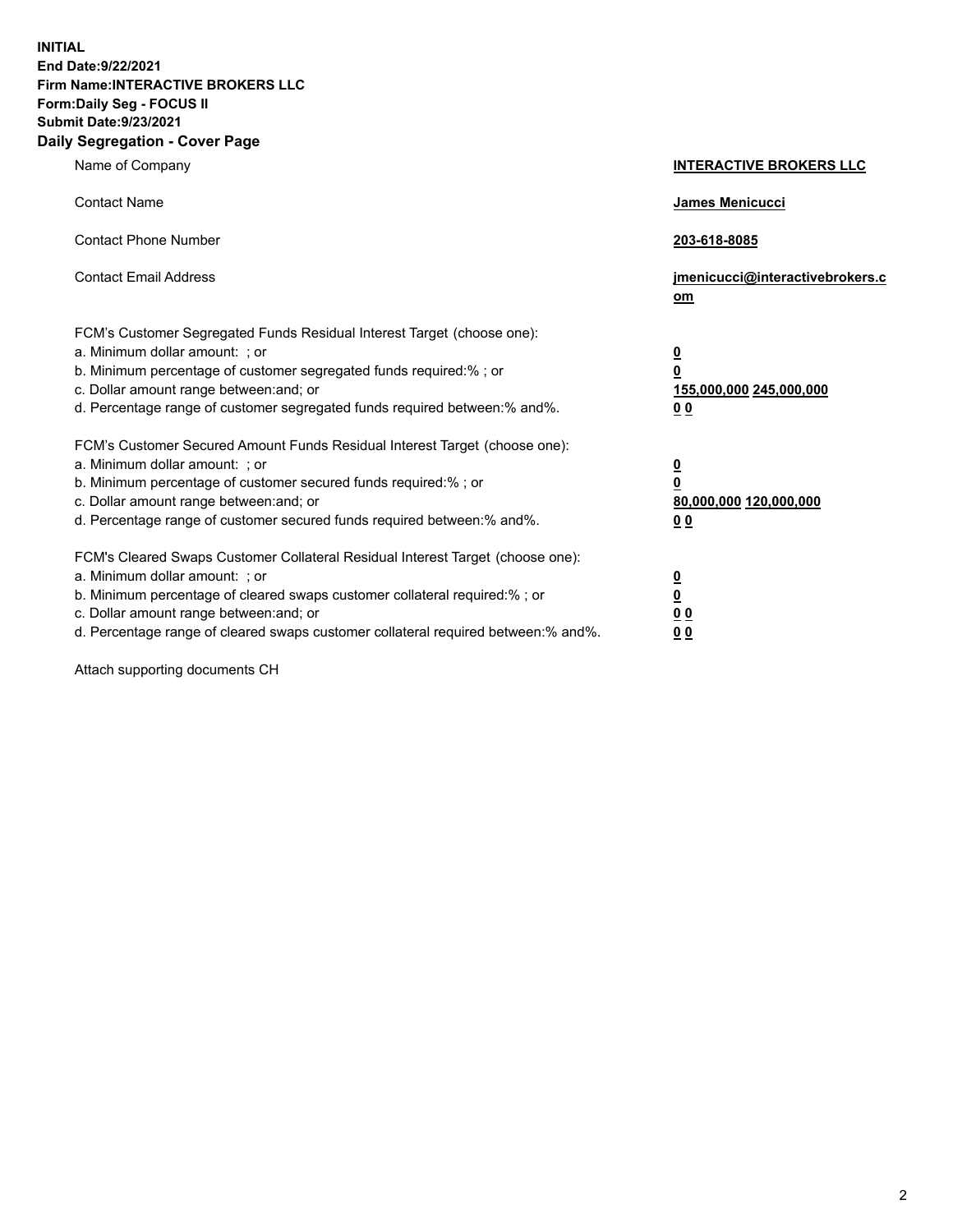**INITIAL End Date:9/22/2021 Firm Name:INTERACTIVE BROKERS LLC Form:Daily Seg - FOCUS II Submit Date:9/23/2021 Daily Segregation - Secured Amounts**

## Foreign Futures and Foreign Options Secured Amounts Amount required to be set aside pursuant to law, rule or regulation of a foreign government or a rule of a self-regulatory organization authorized thereunder **0** [7305] 1. Net ledger balance - Foreign Futures and Foreign Option Trading - All Customers A. Cash **502,329,606** [7315] B. Securities (at market) **0** [7317] 2. Net unrealized profit (loss) in open futures contracts traded on a foreign board of trade **-3,767,037** [7325] 3. Exchange traded options a. Market value of open option contracts purchased on a foreign board of trade **155,160** [7335] b. Market value of open contracts granted (sold) on a foreign board of trade **-19,029** [7337] 4. Net equity (deficit) (add lines 1. 2. and 3.) **498,698,700** [7345] 5. Account liquidating to a deficit and account with a debit balances - gross amount **5,154** [7351] Less: amount offset by customer owned securities **0** [7352] **5,154** [7354] 6. Amount required to be set aside as the secured amount - Net Liquidating Equity Method (add lines 4 and 5) **498,703,854** [7355] 7. Greater of amount required to be set aside pursuant to foreign jurisdiction (above) or line 6. **498,703,854** [7360] FUNDS DEPOSITED IN SEPARATE REGULATION 30.7 ACCOUNTS 1. Cash in banks A. Banks located in the United States **81,752,401** [7500] B. Other banks qualified under Regulation 30.7 **0** [7520] **81,752,401** [7530] 2. Securities A. In safekeeping with banks located in the United States **270,984,950** [7540] B. In safekeeping with other banks qualified under Regulation 30.7 **0** [7560] **270,984,950** [7570] 3. Equities with registered futures commission merchants A. Cash **0** [7580] B. Securities **0** [7590] C. Unrealized gain (loss) on open futures contracts **0** [7600] D. Value of long option contracts **0** [7610] E. Value of short option contracts **0** [7615] **0** [7620] 4. Amounts held by clearing organizations of foreign boards of trade A. Cash **0** [7640] B. Securities **0** [7650] C. Amount due to (from) clearing organization - daily variation **0** [7660] D. Value of long option contracts **0** [7670] E. Value of short option contracts **0** [7675] **0** [7680] 5. Amounts held by members of foreign boards of trade A. Cash **274,145,191** [7700] B. Securities **0** [7710] C. Unrealized gain (loss) on open futures contracts **-784,135** [7720] D. Value of long option contracts **155,160** [7730] E. Value of short option contracts **-19,029** [7735] **273,497,187** [7740] 6. Amounts with other depositories designated by a foreign board of trade **0** [7760] 7. Segregated funds on hand **0** [7765] 8. Total funds in separate section 30.7 accounts **626,234,538** [7770] 9. Excess (deficiency) Set Aside for Secured Amount (subtract line 7 Secured Statement Page 1 from Line 8) **127,530,684** [7380] 10. Management Target Amount for Excess funds in separate section 30.7 accounts **80,000,000** [7780] 11. Excess (deficiency) funds in separate 30.7 accounts over (under) Management Target **47,530,684** [7785]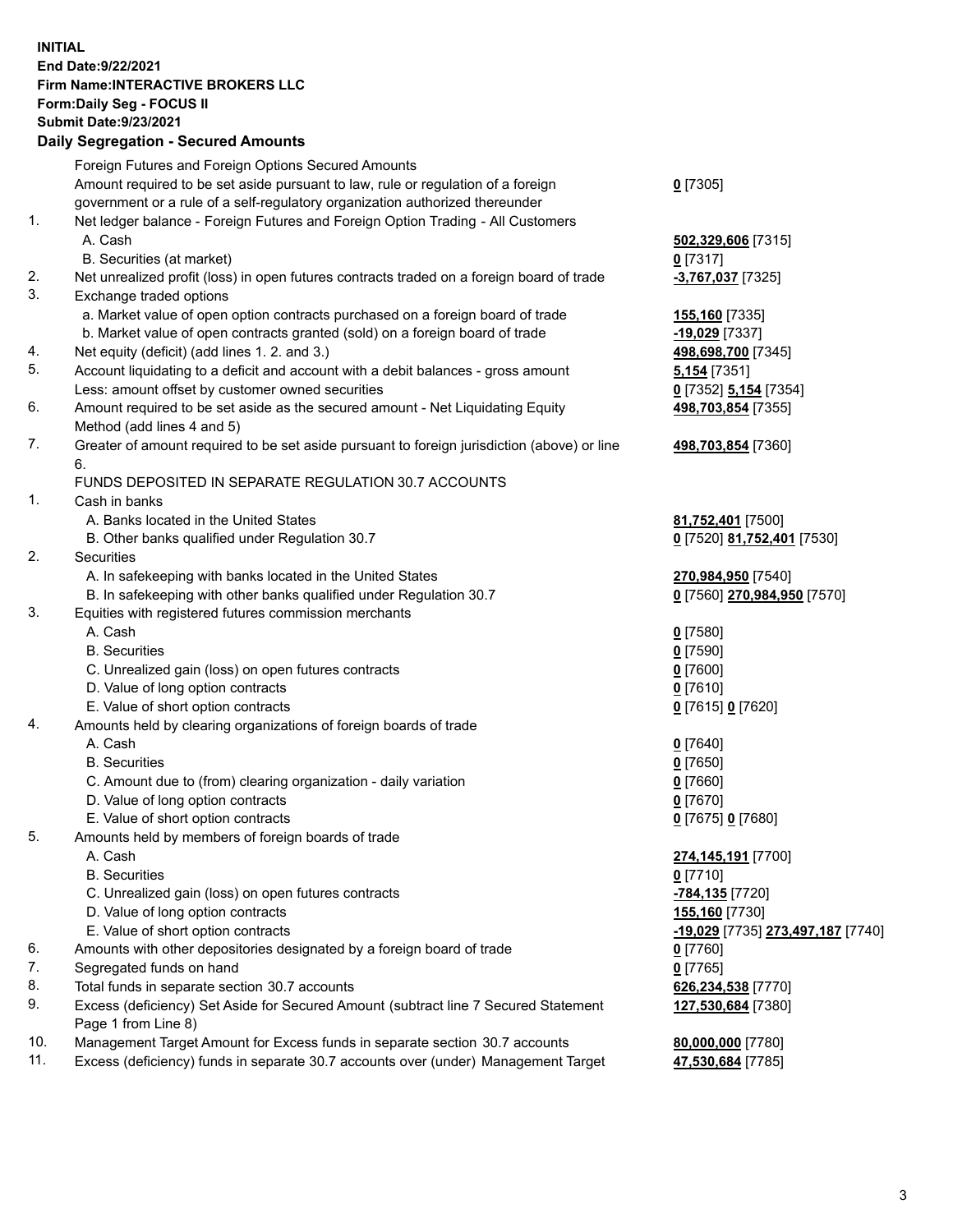**INITIAL End Date:9/22/2021 Firm Name:INTERACTIVE BROKERS LLC Form:Daily Seg - FOCUS II Submit Date:9/23/2021 Daily Segregation - Segregation Statement** SEGREGATION REQUIREMENTS(Section 4d(2) of the CEAct) 1. Net ledger balance A. Cash **6,885,207,845** [7010] B. Securities (at market) **0** [7020] 2. Net unrealized profit (loss) in open futures contracts traded on a contract market **133,154,947** [7030] 3. Exchange traded options A. Add market value of open option contracts purchased on a contract market **360,006,431** [7032] B. Deduct market value of open option contracts granted (sold) on a contract market **-301,511,557** [7033] 4. Net equity (deficit) (add lines 1, 2 and 3) **7,076,857,666** [7040] 5. Accounts liquidating to a deficit and accounts with debit balances - gross amount **1,223,432** [7045] Less: amount offset by customer securities **0** [7047] **1,223,432** [7050] 6. Amount required to be segregated (add lines 4 and 5) **7,078,081,098** [7060] FUNDS IN SEGREGATED ACCOUNTS 7. Deposited in segregated funds bank accounts A. Cash **1,565,185,234** [7070] B. Securities representing investments of customers' funds (at market) **3,319,828,000** [7080] C. Securities held for particular customers or option customers in lieu of cash (at market) **0** [7090] 8. Margins on deposit with derivatives clearing organizations of contract markets A. Cash **1,986,627,991** [7100] B. Securities representing investments of customers' funds (at market) **330,564,965** [7110] C. Securities held for particular customers or option customers in lieu of cash (at market) **0** [7120] 9. Net settlement from (to) derivatives clearing organizations of contract markets **20,273,395** [7130] 10. Exchange traded options A. Value of open long option contracts **359,738,906** [7132] B. Value of open short option contracts **-301,443,954** [7133] 11. Net equities with other FCMs A. Net liquidating equity **0** [7140] B. Securities representing investments of customers' funds (at market) **0** [7160] C. Securities held for particular customers or option customers in lieu of cash (at market) **0** [7170] 12. Segregated funds on hand **0** [7150] 13. Total amount in segregation (add lines 7 through 12) **7,280,774,537** [7180] 14. Excess (deficiency) funds in segregation (subtract line 6 from line 13) **202,693,439** [7190] 15. Management Target Amount for Excess funds in segregation **155,000,000** [7194] **47,693,439** [7198]

16. Excess (deficiency) funds in segregation over (under) Management Target Amount Excess